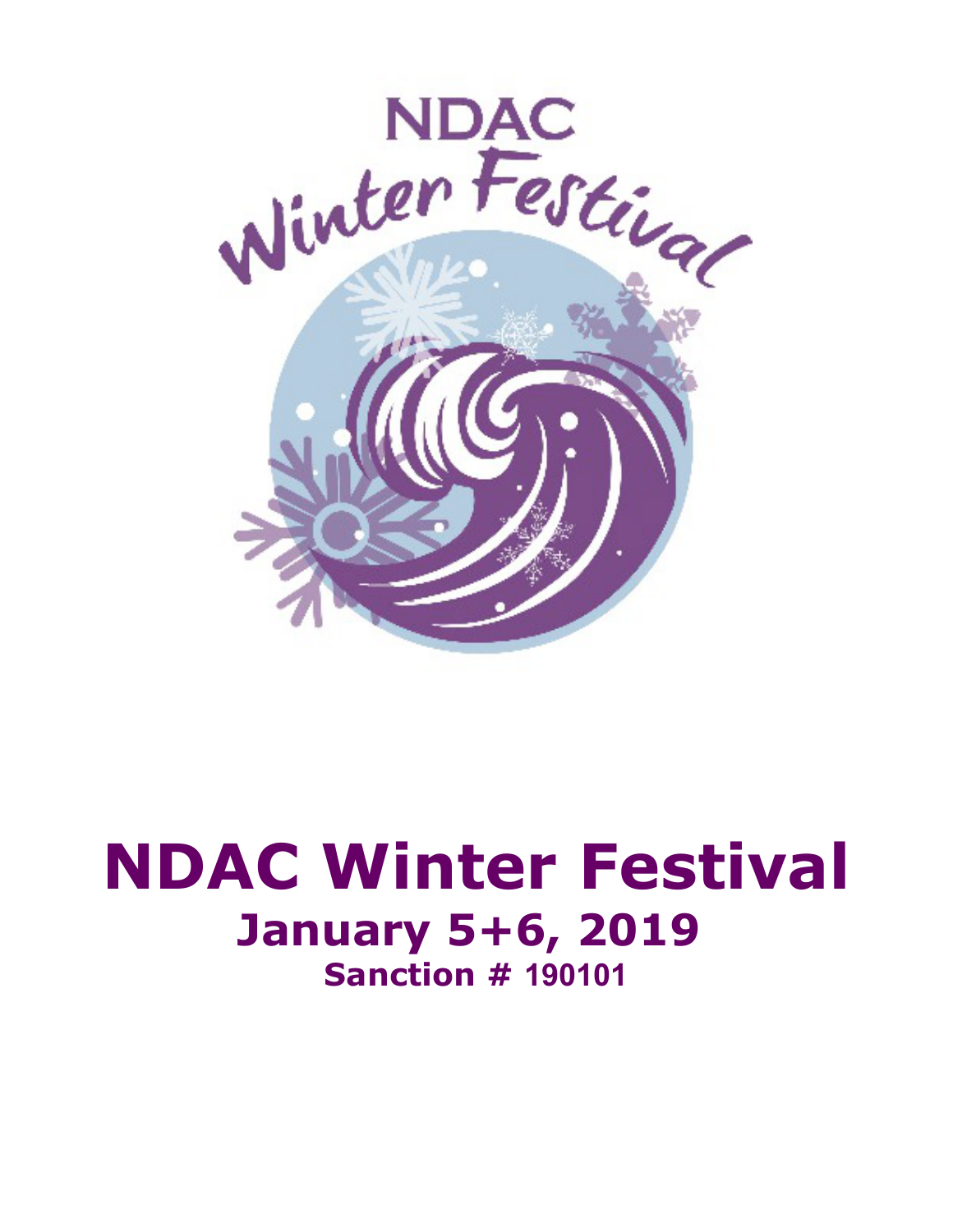## **2019 MR NDAC Winter Festival**

### **January 5+6, 2019**

| <b>SANCTION:</b>                      | Held under the sanction of USA Swimming/Metropolitan Swimming, Inc., #190101                                                                                                                                                                                                                                                                                                                                                                                                                                                                                   |
|---------------------------------------|----------------------------------------------------------------------------------------------------------------------------------------------------------------------------------------------------------------------------------------------------------------------------------------------------------------------------------------------------------------------------------------------------------------------------------------------------------------------------------------------------------------------------------------------------------------|
| <b>LOCATION:</b>                      | Valley Central High School Natatorium, 1175 Route 17K, Montgomery, NY 12549                                                                                                                                                                                                                                                                                                                                                                                                                                                                                    |
| <b>FACILITY:</b>                      | 8-Lane, 25-yard, indoor pool with non-turbulent lane dividers. Colorado Timing System,<br>8-Lane Display Scoreboard. Tiered bleacher seating for spectators.                                                                                                                                                                                                                                                                                                                                                                                                   |
|                                       | The pool has not been certified in accordance with Article 104.2.2C (4)                                                                                                                                                                                                                                                                                                                                                                                                                                                                                        |
| <b>SESSIONS:</b>                      | Session 1 7:30am Warm-up - 9:00am Start<br>Session 2 1:30pm Warm-up - 2:30pm Start<br>Session 3 7:30am Warm-up - 9:00am Start<br>Session 4 1:30pm Warm-up - 2:30pm Start                                                                                                                                                                                                                                                                                                                                                                                       |
| <b>FORMAT:</b>                        | USA Swimming rules govern the meet. All events are timed finals. Slow to fast standard pre-<br>seed seeding.<br>Metropolitan Association scratch rules will be in effect for this meet.                                                                                                                                                                                                                                                                                                                                                                        |
| <b>ELIGIBILITY:</b>                   | Open to all USA Swimming/Metropolitan Swimming Inc. registered swimmers.<br>All swimmers participating in this meet must be registered by the first day of the meet.<br>No Time or NT will not be accepted. Deck entries only at the discretion of the Admin Official,<br>proof of registration and swimmer's ID has to be shown.                                                                                                                                                                                                                              |
|                                       | Age on January 5, 2019 will determine age for the entire meet.                                                                                                                                                                                                                                                                                                                                                                                                                                                                                                 |
| <b>DISABILITY</b><br><b>SWIMMERS:</b> | Swimmers with disabilities are encouraged to attend. Contact the meet director if you need special<br>consideration. The athlete (or the athlete's coach) is also responsible for notifying the meet referee<br>of any disability prior to the competition.                                                                                                                                                                                                                                                                                                    |
| <b>ENTRIES:</b>                       | Limit of 4 individual events and 1 relay per day.<br>Entries will be accepted on a first come first serve basis.<br>Meet will be run using Hy-Tek's Meet Manager. All entries must be in yards, NTs will not be<br>accepted. All entries must be sent in Meet Manager Format.                                                                                                                                                                                                                                                                                  |
|                                       | U.S. Mail Entries/Payment to: NDAC, PO Box 440, Red Hook, NY 12571<br>Email Entries/Confirm Entry Receipt: entries@ndac.us                                                                                                                                                                                                                                                                                                                                                                                                                                     |
| <b>DEADLINE:</b>                      | 1: Metro LSC teams will be given priority on a first come/first served basis. Metro teams entries must<br>be received by December 23, 2018.<br>2: The final entry deadline for this meet is December 29, 2018<br>3: Metro entries received between Sept.1 and Dec. 23, 2018<br>Entries from other LSC's will be entered in the order they were received, as space allows.<br>An email confirming receipt of entries if you provide an email contact. Please contact Meet Director<br>if you do not receive such a report within 2 days of your original email. |
| <b>ENTRY FEE:</b>                     | An entry fee of \$5 per individual event and \$10 per relay event must accompany the entries.<br>Make check payable to: NDAC.<br>Payment must be received by December 28, 2018 for email entries. Payment must be included<br>with all mail entries. Failure to pay entry fees by this deadline can result in teams being<br>barred from the meet.                                                                                                                                                                                                             |
| <b>WARM-UP:</b>                       | Assigned warm-up procedures will be in effect.                                                                                                                                                                                                                                                                                                                                                                                                                                                                                                                 |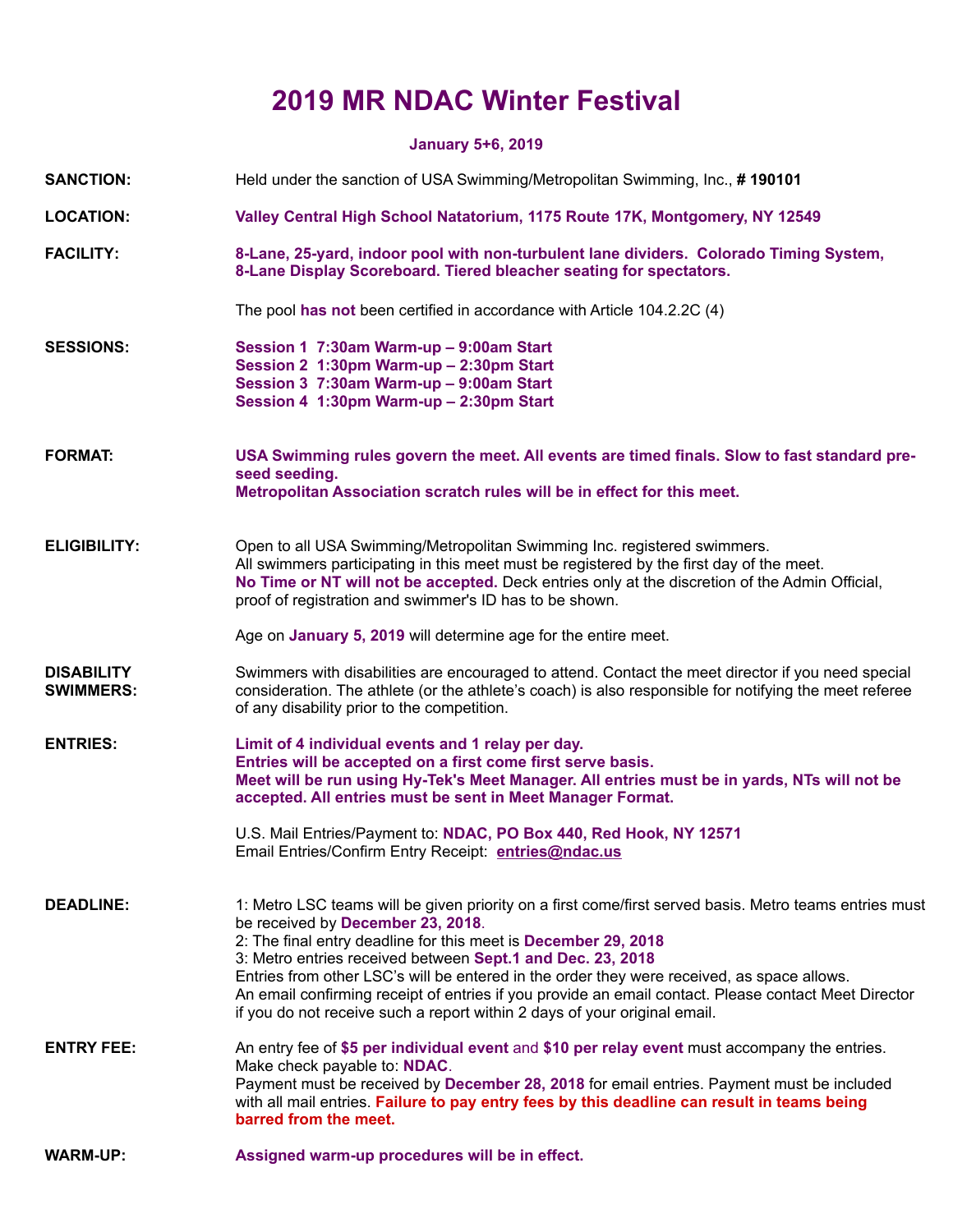| <b>SCRATCHES:</b>                        | Coaches will be given scratch sheets upon check-in for each session. All scratches are due no later<br>than 30 minutes prior to the start of the session. Coaches are asked to indicate clearly individual<br>events scratches and which swimmers will not be participating in the session.                                                                                                                                                                                                                                                                                                                                                                                                                            |
|------------------------------------------|------------------------------------------------------------------------------------------------------------------------------------------------------------------------------------------------------------------------------------------------------------------------------------------------------------------------------------------------------------------------------------------------------------------------------------------------------------------------------------------------------------------------------------------------------------------------------------------------------------------------------------------------------------------------------------------------------------------------|
| <b>COACHES:</b>                          | In accordance with Metropolitan Swimming Inc. Policy, only those coaches who display current,<br>valid USA Swimming credentials will be permitted to act in a coaching capacity at this meet.<br>Coaches who do not possess these credentials will be required to leave the deck area.                                                                                                                                                                                                                                                                                                                                                                                                                                 |
| <b>AWARDS:</b>                           | Events will be scored as follows:<br>Morning sessions: 9-10, 11-12. Afternoon sessions: 8&Under, 14&Under, 15&Up.<br>Individual events: 12&Under: Medals 1 <sup>st</sup> - 3 <sup>rd</sup> , Ribbons: 4 <sup>th</sup> -8 <sup>th</sup> . 13&Up: Ribbons 1 <sup>st</sup> - 8 <sup>th</sup> .<br>Relays: Ribbons 1st- 3rd.                                                                                                                                                                                                                                                                                                                                                                                               |
| <b>OFFICIALS:</b>                        | Meet Referee: John Staubi, jastaubi@gmail.com<br>Officials wishing to volunteer should contact Meet Referee by December 30, 2017.                                                                                                                                                                                                                                                                                                                                                                                                                                                                                                                                                                                      |
| <b>ADMIN. OFFICIAL:</b>                  | Annette Mackrel entries@ndac.us                                                                                                                                                                                                                                                                                                                                                                                                                                                                                                                                                                                                                                                                                        |
| <b>MEET DIRECTOR:</b>                    | Annette Mackrel entries@ndac.us                                                                                                                                                                                                                                                                                                                                                                                                                                                                                                                                                                                                                                                                                        |
| <b>RULES:</b>                            | The current USA Swimming Rules and Regulations will apply.<br>The USA Swimming Code of Conduct is in effect for the duration of the meet.<br>The overhead start procedure may be used at the discretion of the meet Referee.                                                                                                                                                                                                                                                                                                                                                                                                                                                                                           |
| <b>SAFETY:</b>                           | All swimmers must wear footwear upon leaving the pool area. Metropolitan Safety and Warm-<br>up procedures will be in effect. Marshals will be present throughout warm-ups and competition,<br>and have the authority to remove, with the concurrence of the meet Referee, any swimmer,<br>coach, club, or spectator for failure to follow the safety rules. "Any swimmer entered in the meet<br>must be certified by a USA Swimming member coach as being proficient in performing a racing<br>start or must start each race from within the water. When unaccompanied by a member-coach,<br>it is the responsibility of the swimmer, or the swimmer's legal guardian, to ensure compliance<br>with this requirement" |
| <b>WATER DEPTH:</b>                      | USA 2011 - 202.3.7 "The meet announcement shall include information about water depth<br>measured for a distance of 3 feet 31/2 inches (1.0 meter) to 16 feet 5 inches (5.0 meters) from both<br>end walls."<br>Start End1 meter 13' 0"; 5 meters 12' 0"; Turn End1 meter 3' 6"; 5 meters 4' 0"                                                                                                                                                                                                                                                                                                                                                                                                                        |
| <b>DISCLAIMER:</b>                       | DISCLAIMER: Upon acceptance of his/her entries, the participant waives all claims against Valley<br>Central School District, Northern Dutchess Aquatic Club (NDAC), Metropolitan Swimming Inc.,<br>USA Swimming Inc., their agents or representatives for any injury occurring as a result of the meet.<br>"It is understood that USA Swimming, Inc. and Metropolitan Swimming, Inc. shall be free from<br>liabilities or claims for damages arising by reason of injuries to anyone during the conduct of the<br>event."                                                                                                                                                                                              |
| <b>AUDIO/VISUAL</b><br><b>STATEMENT:</b> | Use of Audio or visual recording devices, including a cell phone, is not permitted in<br>changing areas, rest rooms, locker rooms or behind the starting blocks.<br>"Operation of a drone, or any other flying apparatus, is prohibited over the venue (pools,<br>athlete/coach areas, spectator areas and open ceiling locker rooms) any time athletes,<br>coaches, officials and/or spectators are present."                                                                                                                                                                                                                                                                                                         |
| <b>DECK CHANGING:</b>                    | Deck changes are prohibited.                                                                                                                                                                                                                                                                                                                                                                                                                                                                                                                                                                                                                                                                                           |
| <b>ADMISSION:</b>                        | \$8 per session, \$20 weekend pass (all 4 sessions), Daily Program (2 sessions) \$6                                                                                                                                                                                                                                                                                                                                                                                                                                                                                                                                                                                                                                    |
| <b>MERCHANTS:</b>                        | <b>Metro Swim Shop</b>                                                                                                                                                                                                                                                                                                                                                                                                                                                                                                                                                                                                                                                                                                 |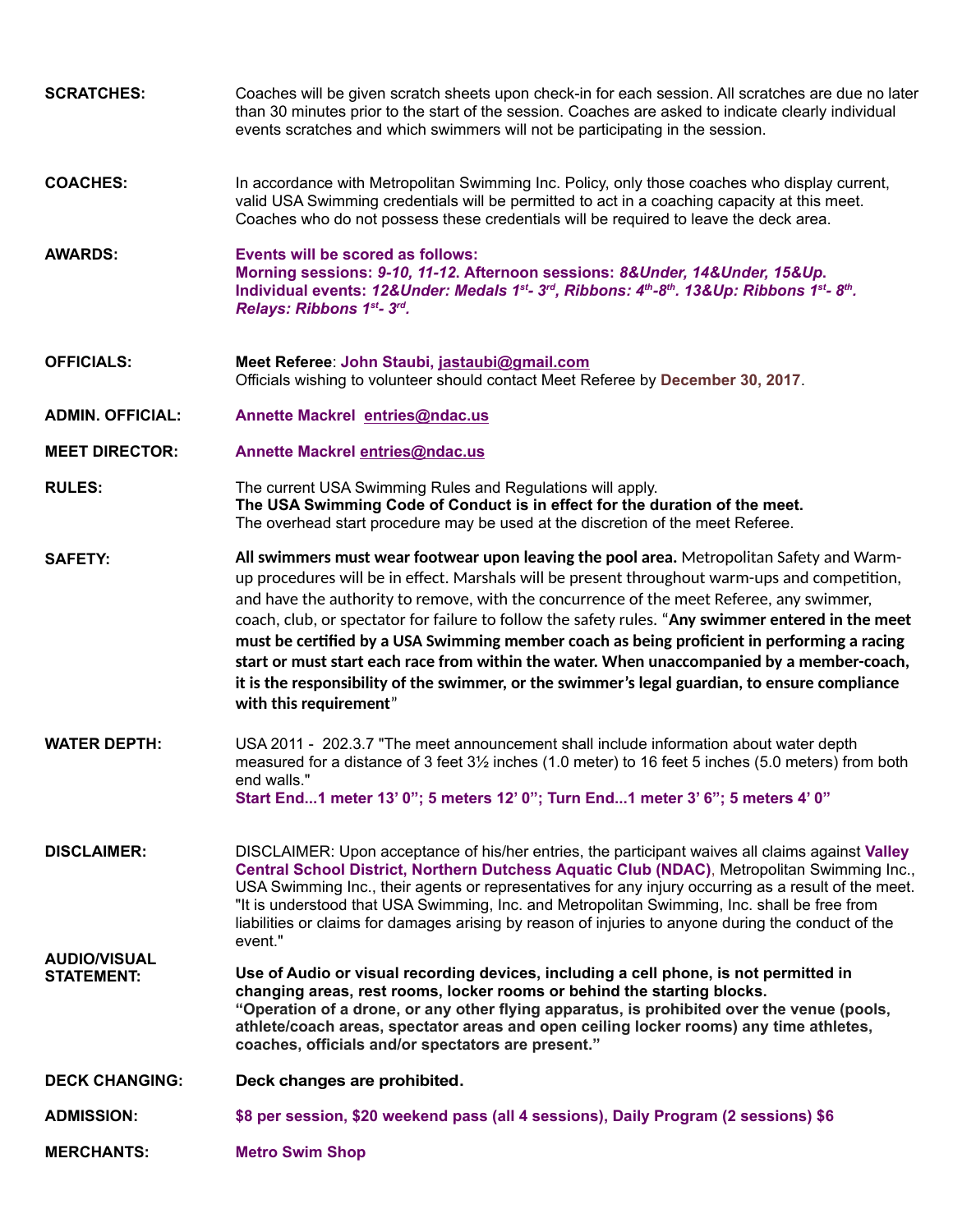| <b>PARKING:</b> | Parking in appropriate marked spots. Illegally parked cars will be towed at the owner's<br>expense.                                                                                                                                                |
|-----------------|----------------------------------------------------------------------------------------------------------------------------------------------------------------------------------------------------------------------------------------------------|
|                 | Free parking is available on-site at the Valley Central Middle & High Schools.<br>NO parking allowed in the fire zone in front of the buildings OR on Route 17K. If you are<br>parked illegallyyou will be ticketed and towed at your own expense. |
|                 |                                                                                                                                                                                                                                                    |

**DIRECTIONS:** Mapquest: **http://www.mapquest.com/#e017787af2f6213d9b309b9a**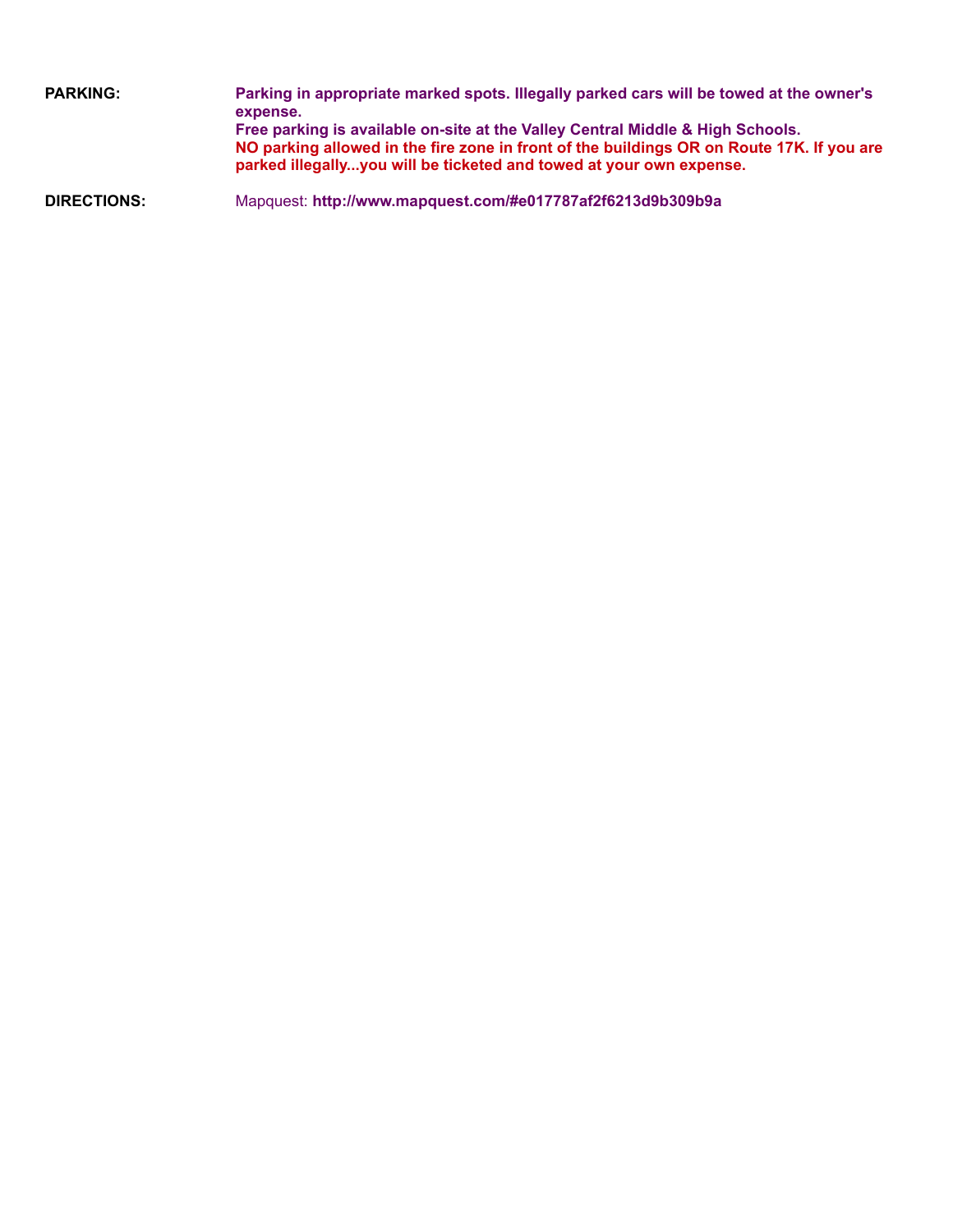## **2019 NDAC Winter Festival**

## **Session 1**

#### **Saturday Morning Warm-ups:7:30 AM / Start: 9:00 AM**

| <b>Girls</b> | <b>Events</b>                 | <b>Boys</b> |
|--------------|-------------------------------|-------------|
|              | 12&U 200 Freestyle*           | 2           |
| 3            | 50 Butterfly<br>$9 - 10$      | 4           |
| 5            | 100 Butterfly<br>$11 - 12$    | 6           |
| 7            | 100 Backstroke<br>$9 - 10$    | 8           |
| 9            | $11 - 12$<br>50 Backstroke    | 10          |
| 11           | 50 Breaststroke<br>$9 - 10$   | 12          |
| 13           | $11 - 12$<br>100 Breaststroke | 14          |
| 15           | $9 - 10$<br>50 Freestyle      | 16          |
| 17           | $11 - 12$<br>50 Freestyle     | 18          |
| 19           | 200 Medley Relay<br>$9 - 10$  | 20          |
| 21           | 11-12 200 Medley Relay        | 22          |

\* Awards for 8&U, 9-10, 11-12

## **Session 2**

| <b>Saturday Afternoon</b><br>Warm-up: 1:30 PM / Start: 2:30 PM |                               |             |
|----------------------------------------------------------------|-------------------------------|-------------|
| <b>Girls</b>                                                   | <b>Events</b>                 | <b>Boys</b> |
| 23                                                             | 8&U<br>100 Freestyle          | 24          |
| 25                                                             | 200 Freestyle<br>Open         | 26          |
| 27                                                             | 8&U<br>25 Butterfly           | 28          |
| 29                                                             | Open<br>100 Butterfly         | 30          |
| 31                                                             | 8&U<br>50 Backstroke          | 32          |
| 33                                                             | Open<br>200 Backstroke        | 34          |
| 35                                                             | 8&U<br>25 Breaststroke        | 36          |
| 37                                                             | 100 Breaststroke<br>Open      | 38          |
| 39                                                             | 8&U<br>50 Freestyle           | 40          |
| 41                                                             | 50 Freestyle<br>Open          | 42          |
| 43                                                             | 8&U<br>100 Medley Relay       | 44          |
| 45                                                             | 200 Medley Relay<br>$13 - 14$ | 46          |
| 47                                                             | 200 Medley Relay<br>Open      | 48          |
| 49                                                             | 500 Freestyle**<br>Open       | 50          |

\*\* Awards for 14&Under, 15&Up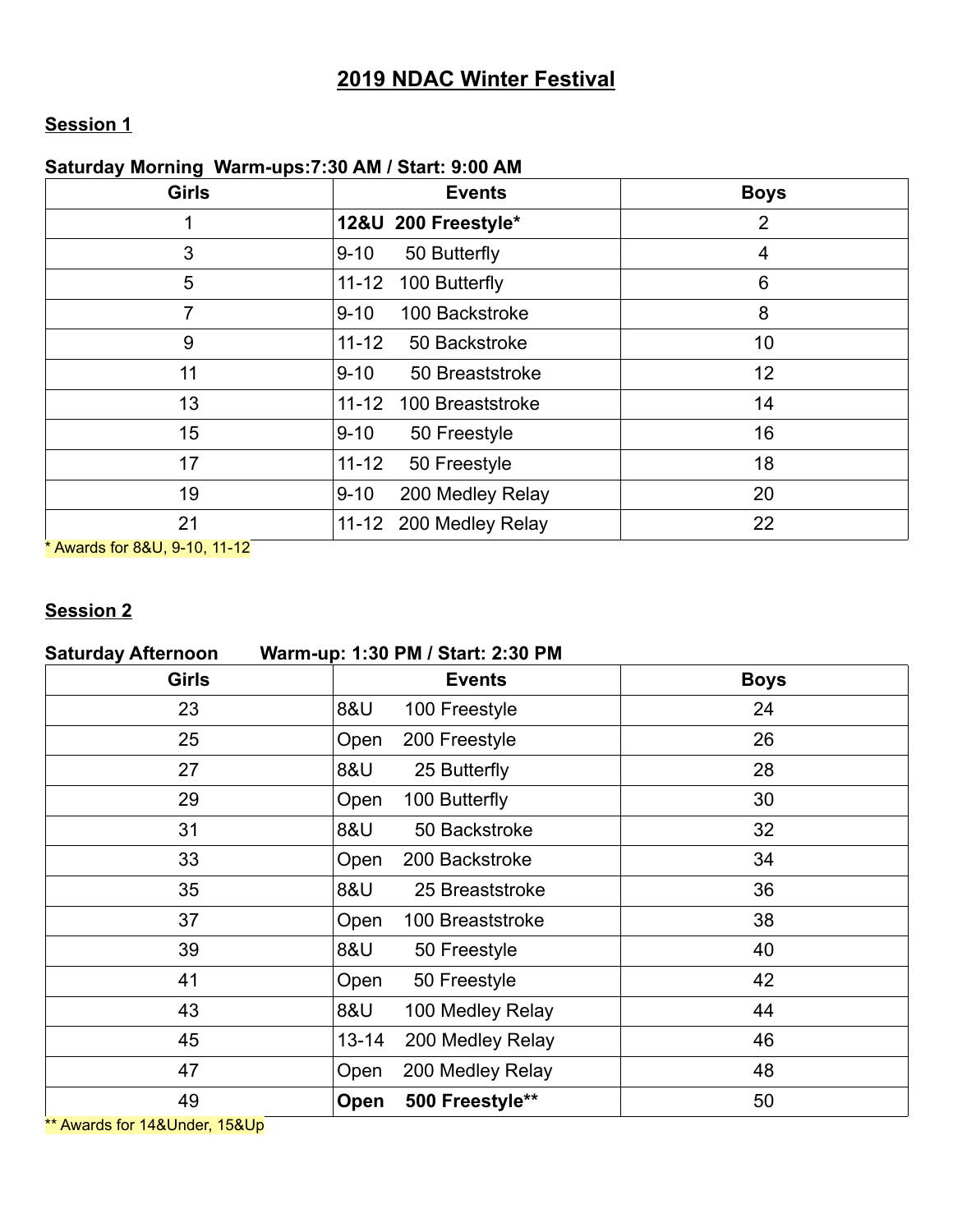## **Session 3**

## **Sunday Morning Warm-ups:7:30 AM / Start: 9:00 AM**

| <b>Girls</b> |                 | <b>Events</b>    | <b>Boys</b> |
|--------------|-----------------|------------------|-------------|
| 51           | <b>12&amp;U</b> | 200 I.M.*        | 52          |
| 53           | $9 - 10$        | 100 Butterfly    | 54          |
| 55           | $11 - 12$       | 50 Butterfly     | 56          |
| 57           | $9 - 10$        | 50 Backstroke    | 58          |
| 59           | $11 - 12$       | 100 Backstroke   | 60          |
| 61           | $9 - 10$        | 100 Breaststroke | 62          |
| 63           | $11 - 12$       | 50 Breaststroke  | 64          |
| 65           | $9 - 10$        | 100 Freestyle    | 66          |
| 67           | $11 - 12$       | 100 Freestyle    | 68          |
| 69           | $9 - 10$        | 200 Free Relay   | 70          |
| 71           | $11 - 12$       | 200 Free Relay   | 72          |

\* Awards for 8&U, 9-10, 11-12

### **Session 4**

| <b>Sunday Afternoon</b> |           | Warm-up: 1:30 PM / Start: 2:30 PM |             |
|-------------------------|-----------|-----------------------------------|-------------|
| <b>Girls</b>            |           | <b>Events</b>                     | <b>Boys</b> |
| 73                      | 8&U       | 100 I.M.                          | 74          |
| 75                      | Open      | 200 I.M.                          | 76          |
| 77                      | 8&U       | 50 Butterfly                      | 78          |
| 79                      | Open      | 200 Butterfly                     | 80          |
| 81                      | 8&U       | 25 Backstroke                     | 82          |
| 83                      | Open      | 100 Backstroke                    | 84          |
| 85                      | 8&U       | 50 Breaststroke                   | 86          |
| 87                      | Open      | 200 Breaststroke                  | 88          |
| 89                      | 8&U       | 25 Freestyle                      | 90          |
| 91                      | Open      | 100 Freestyle                     | 92          |
| 93                      | 8&U       | 100 Free Relay                    | 94          |
| 95                      | $13 - 14$ | 200 Free Relay                    | 96          |
| 97                      | Open      | 200 Free Relay                    | 98          |
| 99                      | Open      | 400 I.M.**                        | 100         |

\*\* Awards for 14&Under, 15&Up